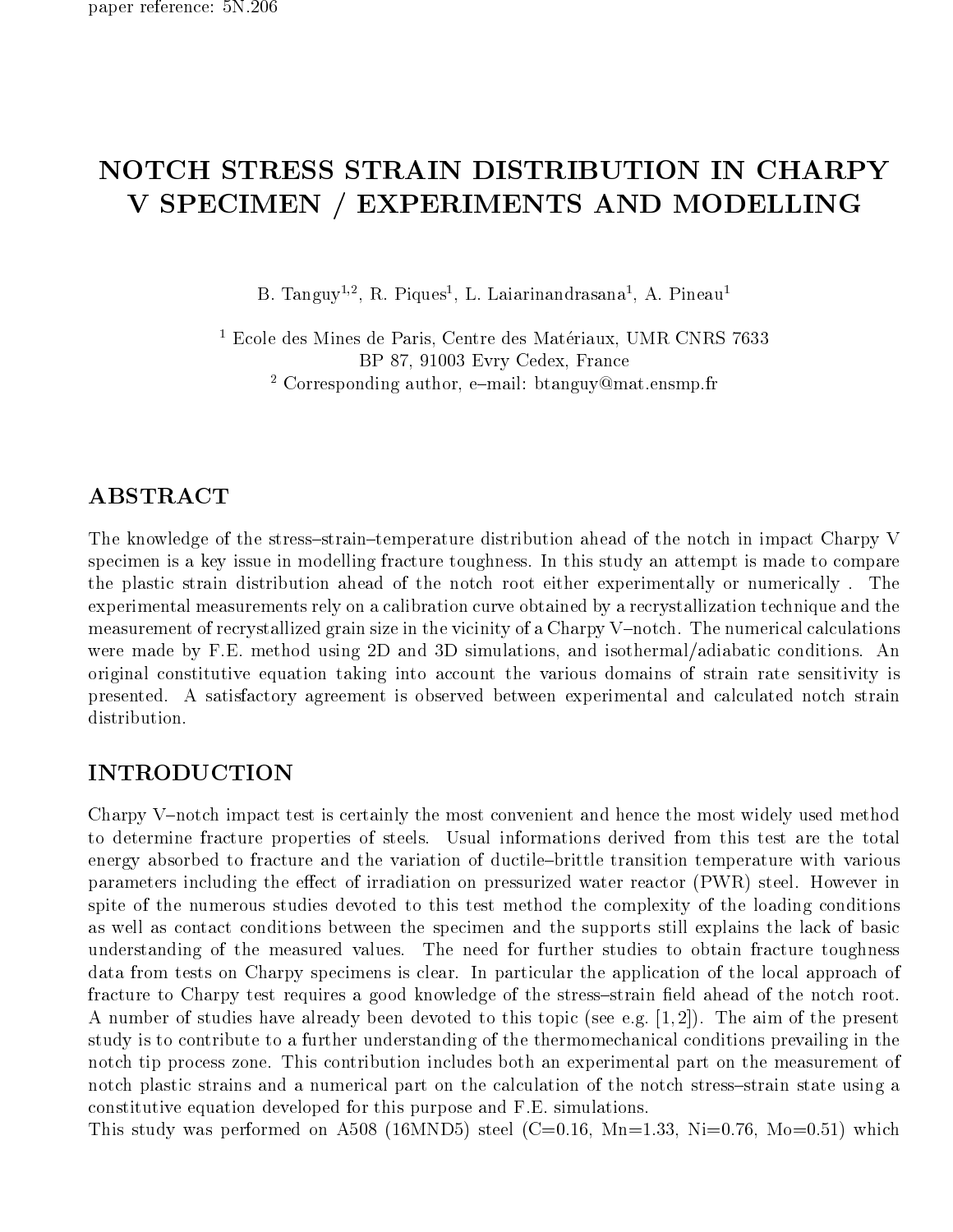bainitic steel measured at room temperature are :  $\sigma_Y = 480$  MPa, UTS=615 MPa.

### MEASUREMENT OF NOTCH ROOT PLASTIC STRAINS

In the present study a recrystallization technique similar to that previously used by Shoji [3] and Lautridou [4] was applied to measure plastic strain at the notch root of a Charpy specimen. This method is based on the direct relationship between recristallized grain size and plastic strain in a given material. Tensile tests were carried out at different temperatures under quasi-static conditions  $(\dot{\varepsilon} \sim 0.0005 \text{ s}^{-1})$ . These tests were interrupted before fracture in order to measure grain size as a function of the local plastic strain determined in the neck of the tensile specimen. After deformation, the specimens were recristallized at  $695^{\circ}$ C for 4 hours. The mean grain size d was measured on longitudinal sections while the local plastic strain  $\bar{\varepsilon}_p$  was measured as  $\bar{\varepsilon}_p = 2\ln\frac{\Phi_0}{\Phi}$ , where  $\Phi$  and  $\Phi_0$  are the actual and initial diameter of the smooth specimen, respectively. The results shown in figure 1, obtained on 3 specimens, indicate that the mean grain size is a decreasing function of applied plastic strain. In addition a threshold  $\bar{\varepsilon}_p \sim 25\%$  is noted below which no recrystallization is obtained at least under the conditions used in the present study. The results shown in figure 1 are used as a calibration curve to assess the plastic strain ahead of the notch tip of a Charpy specimen.



Figure 1: Recrystallized mean grain size,  $\bar{d}$ , as a function of equivalent plastic strain,  $\bar{\varepsilon}_p$ .

## CONSTITUTIVE EQUATION

Several studies devoted to the simulation of Charpy V-notch test have outlined the important effect of strain rate and temperature on the failure modes in the ductile-brittle range see e.g.  $[5, 6]$ . Due to steep gradient of plastic strain at the notch root, typical average strain rates of 3000 s  $\,$  1n quasi-static  $\,$ analysis (no inertial effects) were found in the failure process zone  $[1,5,7]$ . At these large strain rates, a significant increase of the flow properties is observed in mild steel [8]. This leads to an approximately linear variation of the flow stress with strain rate at constant temperature. At lower strain rates a single power law is usually observed. It appears therefore necessary to develop a constitutive law which is able to take into account these two strain rate regimes.

The constitutive equation presented in the present paper (called DIN) was developed to represent the temperature and strain rate sensitivity of the flow stress of  $A508$  steel for a wide range of strain rate and temperature. The equations of the model are given in Table 1 where it is noticed that the strain rate sensitivity is described by a Double Inverse Norton (DIN) type expression. In this expression,  $R(\varepsilon_p,T)$  represents the strain hardening law under quasi-static conditions. This hardening is described by two isotropic components as shown in Table 2, where  $R_0(T)$  is the quasi-static yield stress at various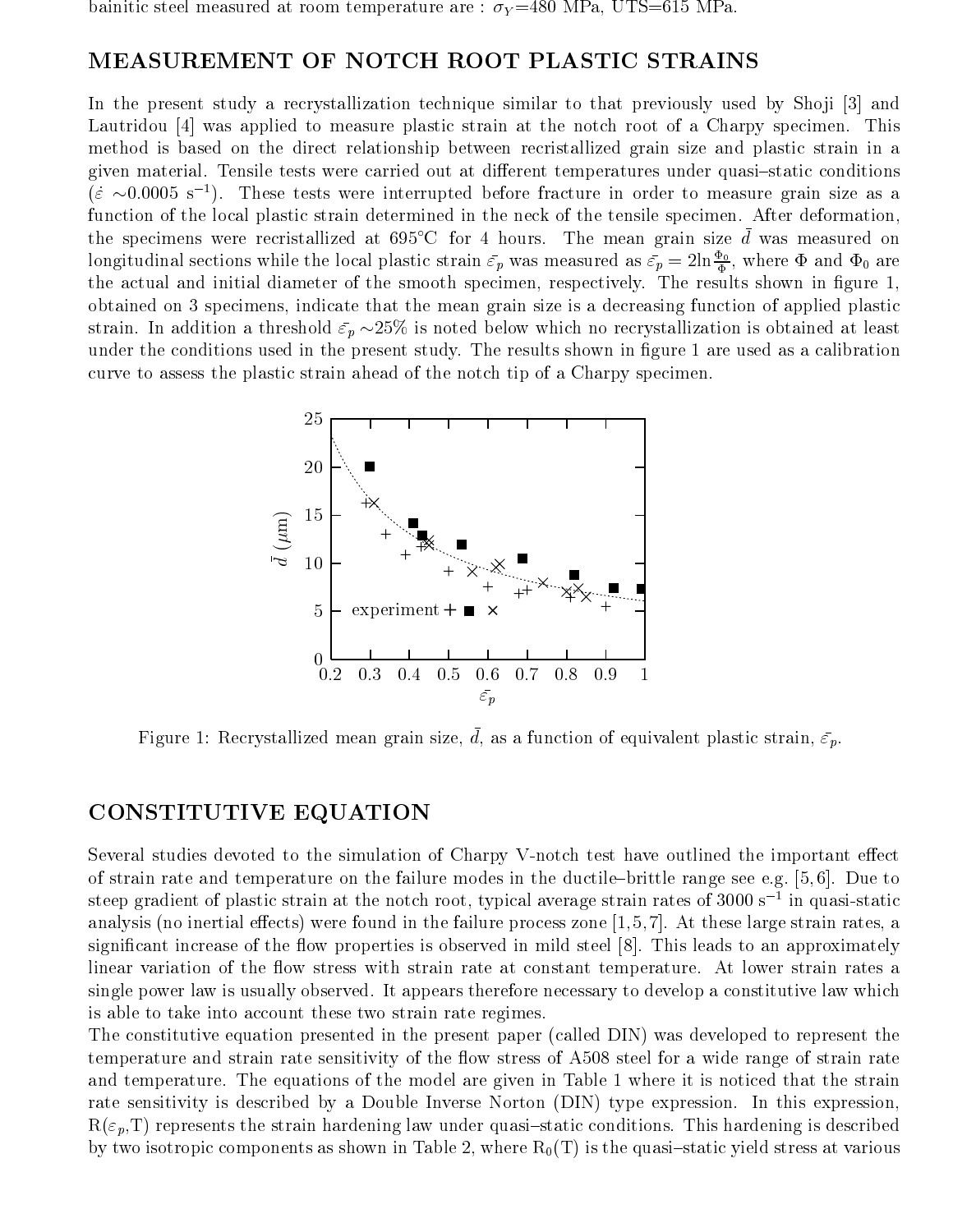| N Model                                                                                                            | Equations from litterature                                                                                 |
|--------------------------------------------------------------------------------------------------------------------|------------------------------------------------------------------------------------------------------------|
| $\frac{1}{\dot{\varepsilon}} = \frac{1}{\dot{\varepsilon}_1} + \frac{1}{\dot{\varepsilon}_2}$                      | $\bar{\sigma} = g(\varepsilon_p,T) \left(\frac{\dot{\varepsilon}_p}{\dot{\varepsilon}_0}\right)^{\prime}$  |
| $N_{1,2}$                                                                                                          | $m\sim 0.01, \dot{\varepsilon}_0 \sim 0.02$ [11]                                                           |
| $\dot{\varepsilon}_{1,2} = \left\langle \frac{\bar{\sigma} - R(\varepsilon_p,T)}{K_{1,2}} \right\rangle^{N_{1,2}}$ | $\bar{\sigma} = \sigma_0(\varepsilon_p, T) \left( \frac{\dot{\varepsilon}_p}{D} + 1 \right)^{\frac{1}{p}}$ |
|                                                                                                                    | $p\sim 10$ , $D \sim 0.132 \times 10^{11}$ [12]                                                            |

Constitutive equations

TABLE 2

| Strain hardening law                    | $R(\varepsilon_p, T) = R_0(T) + Q_1(1 - e^{-b_1 \varepsilon_p}) + Q_2(1 - e^{-b_2 \varepsilon_p})$ |
|-----------------------------------------|----------------------------------------------------------------------------------------------------|
| Temperature sensitivity of yield stress | $R_0(T) = \sigma_a + be^{-c(T+273.15)}$                                                            |

temperatures. The DIN law includes 4 parameters  $(N_1,K_1,Q_1,b_1)$  which are temperature dependent and 7 constants  $(N_2,K_2,Q_2,b_2,\sigma_a,b,c)$ . It is worth noting that the linear viscous effect observed at high strain rates is described by  $N_2$  coefficient  $(N_2 \sim 1)$ . The 11 coefficients included in this law were experimentally determined. In addition to quasi-static tensile tests ( $[-150^{\circ}\text{C}, 200^{\circ}\text{C}]$ ) performed on a servohydraulic machine  $(\bar{\varepsilon} \sim 0.0005s^{-1})$ , dynamic compressive tests ([-100°C; 20°C]) were carried out on a split Hopkinson-bar equipment  $({\bar \varepsilon} \sim 3000s^{-1})$ . The results corresponding to intermediate strain rate  $(0.4$  and  $17.6 \text{ s}^{-1})$  were taken from [9]. Further details are given elsewhere [10].



Figure 2: Yield stress versus temperature at different strain rates. Comparison with experimental data (Open symbols are taken from [9])

Figure 2 shows the variation of yield stress with temperature at different strain rates. Experimental data are included for comparison. It should be noted that above  $20^{\circ}$ C it is supposed that the strain rate sensitivity of the yield stress is the same whatever the temperature. This is only one approximation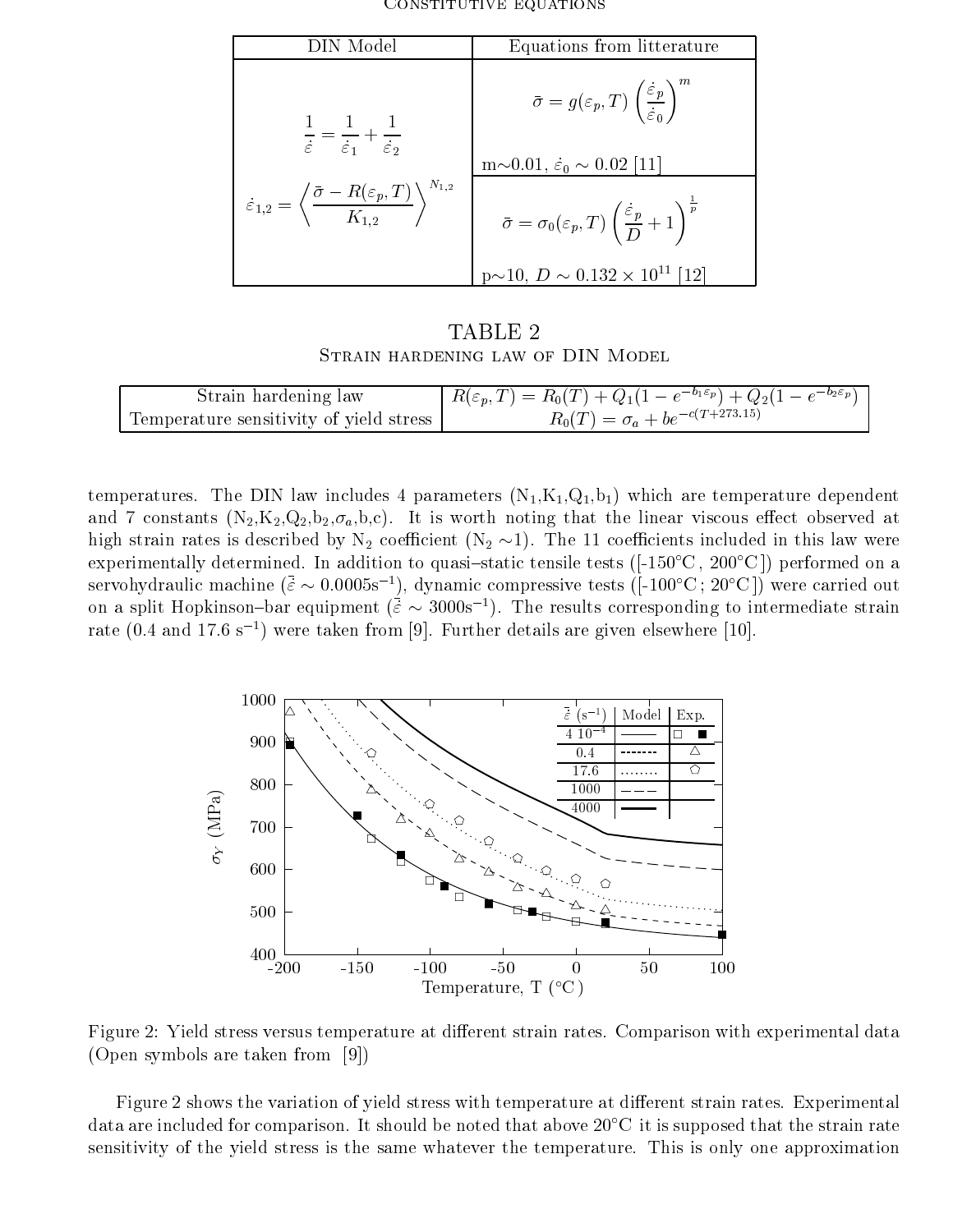DIN model and two other models taken from litterature is reported in figure 3a for two temperatures (-90 and 20<sup>o</sup>C). The model issued from [11] uses a linear relationship between the logarithms of  $\epsilon_p$ and  $\bar{\sigma}$  (see Table 1). This model only represents the variation of the yield stress with strain rate at intermediate strain rates  $(\bar{\varepsilon} \leq 10^2 \text{s}^{-1})$ . The model taken from [12,13] usually named Cowper-Symonds (CS) law assumes a non-linear evolution of Log  $\bar{\sigma}$  versus Log  $\bar{\epsilon}_p$  (see Table 1). The parameters of this model were determined from tests similar to those of the present study  $[12, 13]$ . The Cowper-Symonds law describes more correctly the variation of the yield stress over a broad range of strain rate. However this law seems to be inappropriate to represent the strain rate sensitivity at very large strain rates  $( \geq 10^{3} s^{-1})$ , as shown in figure 3a. The adequacy of the DIN model to describe both strain rate and temperature effects is shown in figure 3b where a comparison with experimental data is made. The application of the above constitutive equation to the numerical simulation of Charpy V-Notch

specimen and the comparison with experimental measurements of plastic strain ahead the notch root are presented below.



Figure 3: Variation of yield stress with strain rates at different temperatures. a) comparison between DIN model and other models in the litterature  $[11–13]$ . b) comparison between DIN model (curves) and experiments (symbols) at four temperatures,  $-100\degree\text{C}$ ,  $-60\degree\text{C}$ ,  $-30\degree\text{C}$  and  $20\degree\text{C}$ 

#### SIMULATION OF THE CHARPY TEST

In this part, various simulations of Charpy V-notch test were carried out using ZeBuLon code. Following the results obtained by Tahar [13], quasi-static modelling of Charpy test (i.e. neglecting inertial terms) was adopted. The shape of the striker and the anvil was taken from standard NF EN 10045-1. The mesh discretisation was based on triangular and square elements with quadratic displacement functions. Reduced integration was also used.

A combined 2D/3D mesh similar to that used by other authors [14] was adopted for the 3D analysis. Both isothermal and adiabatic modellings were made. For adiabatic conditions a Taylor-Quinney coefficient of 0.9 was used. All the simulations were performed with  $-80^{\circ}$ C as initial temperature (lower part of the ductile-brittle transition range of this material). 2D simulations (plane stress and plane strain conditions) were also made. The anvils and the striker were modelled as rigid. Refined meshing was used to represent the contact areas between the specimen, the anvils and the striker. A detailed study about the influence of mesh size in the notch area was also made. Details are given elsewhere [15]. Here it is enough to say that the stress strain field at the notch root was found to be almost mesh size independent provided that the mesh dimension is below  $\sim 100 \mu$ m. The results given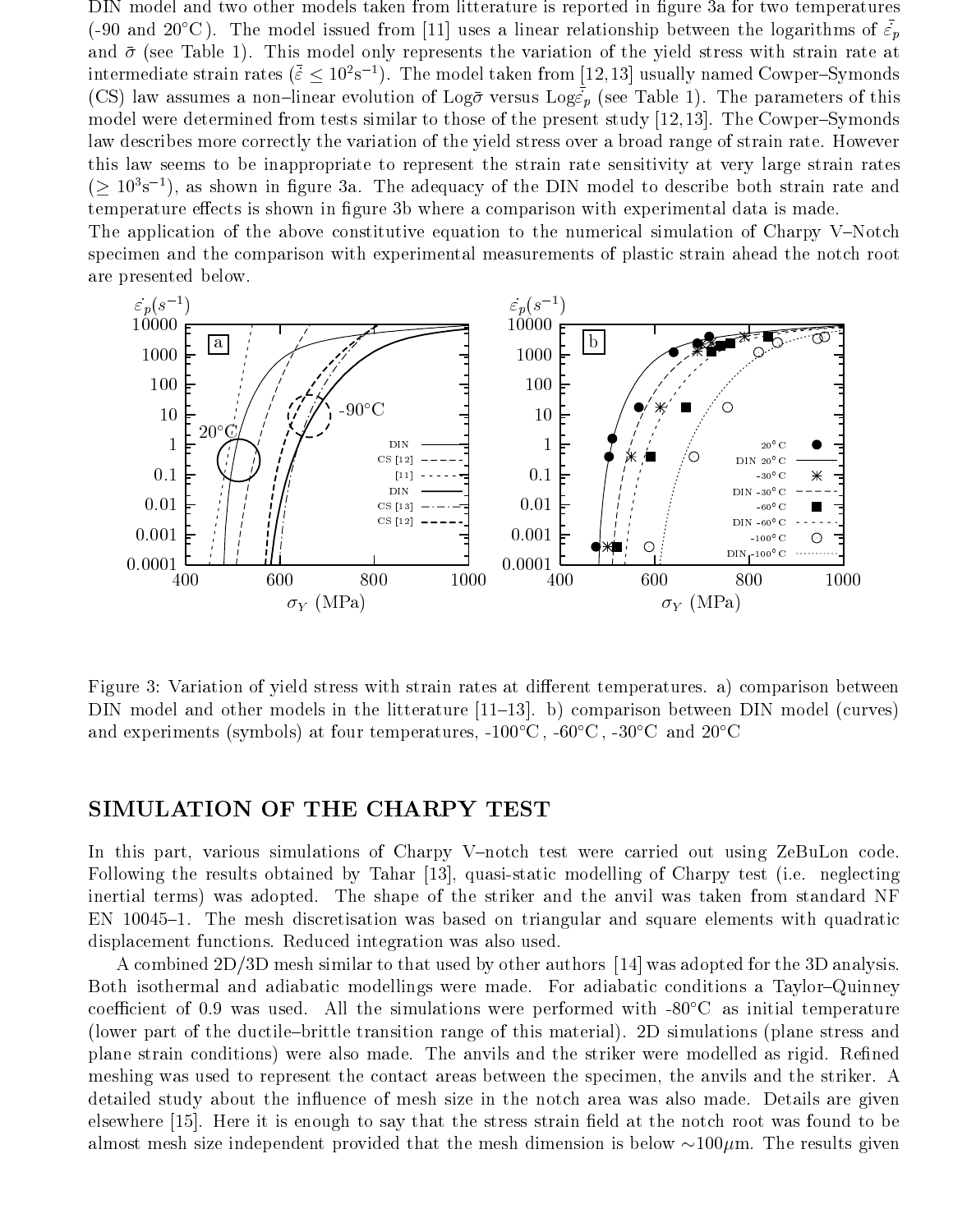the through-thickness mesh size was typically 1 mm.

In the present study which is devoted only to stress-strain state ahead of a Charpy V-notch, no attempts were made to simulate either cleavage or ductile fracture. This is the reason why the results shown in the following apply to moderate energy  $(\sim 40 \text{ Joules } / \text{ hence moderate displacement})$ . They apply therefore to the lower part of the ductile-brittle transition curve. Further studies are under progress to simulate fracture in particular to account for 3D effects which were shown to play a key role in other studies [16, 17].

Figure 4a shows the influence of the conditions used to simulate the load-displacement curve. This figure which refers to isothermal analysis clearly indicates that  $Chary-V$  specimens must be modelled using 3D calculations. A detailed analysis of the experimental load-displacement curve and the 3D calculated one shows that above a displacement of the order of 2 mm, the experimental curve is located below the calculated one. This effect may be related either to the onset of ductile fracture or to the inadequacy of using isothermal conditions. This is illustrated in figure 4b where the stress-strain profiles at the notch are given. Extremely large strains of the order of 100% or even larger for plane stress simulations, are found close to the notch root. It is noted that the plane strain analysis applies to the mid-section of the specimen, as already shown by other authors  $[11–13]$ 

The comparison between isothermal and adiabatic conditions is made in figure 5. A slight softening is observed on the overall load{displacement curve obtained with adiabatic analysis. This only produces a modification of absorbed energy of 4% for a 2.1 mm displacement. On the other hand, larger differences are observed on the stress profiles close to the notch as shown in figure 5b. In another study [15], it will be shown that this modification in stress profiles produces a significant effect on the calculation of the Weibull stress used in the Beremin model [18] to simulate cleavage fracture. The large strains shown in figure 5b generate a very significant temperature rise which can reach  $\sim 300^{\circ}$ C at the center of the specimen 5c. Further results not given here have shown that the calculated surface temperature is lower than the mid-section temperature. This means that a large attention must be paid to the signicance of temperature surface measurements when a comparison between experiments and simulations is attempted.



Figure 4: Influence of the analysis conditions on a) load-displacement curve and b) strain-stress state in the ligament. Isothermal (deformed mesh configuration).

The use of recrystallization technique to measure plastic strains at the notch root is illustrated in figure 6. Figure 6a shows the micrograph in the mid-sectionof a Charpy specimen corresponding to an interrupted test at -60°C (absorbed energy of  $\sim 80$  J). The specimen was submitted to the previous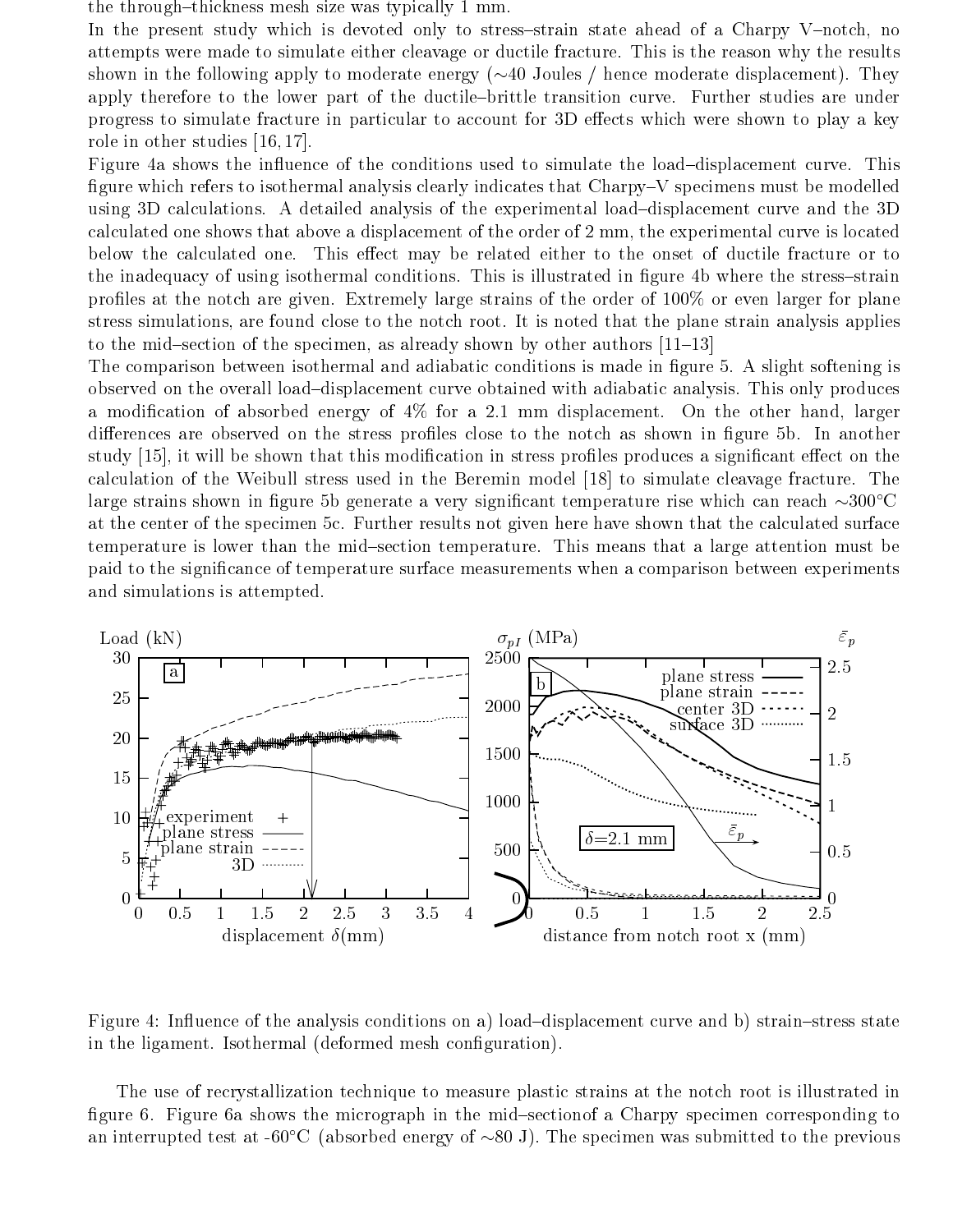

Figure 5: Comparison between isothermal and adiabatic 3D simulations. a) Load-displacement curve; b) stress-strain profile; c) temperature distribution

recrystallization heat-treatment after being tested. The micrograph of figure 6a clearly shows the presence of a small recrystallized grain area close to the notch root. The calibration curve given in figure 1 was used to assess the strains at the notch tip. Typical results are given in figure 6b and c corresponding to different test conditions. In both cases the scatter band is indicated. Figure 6b refers to a test carried out at -80°C under dynamic conditions ( $V_{impact} = 5 \text{ ms}^{-1}$ ) while figure 6c corresponds to a test performed at -120°C at low rate  $(V_{impact}=0.5 \text{ mm s}^{-1})$ . In both cases the specimens broke by brittle cleavage fracture.

The comparison between calculated and measured strains is also made in figure 6b and c. In modelling the test performed at  $-80^{\circ}\text{C}$ , a 3D simulation was made, taking into account adiabatic conditions because of the large impact rate. On the other hand the test carried out at  $-120^{\circ}$ C was modelled using 2D isothermal conditions. The hypothesis about isothermal conditions is appropriate because of the slow impact rate. In addition it has been shown that at low temperature a 2D analysis was valid  $[12, 13]$ . The results given in figure 6b and c show a satisfactory agreement between calculations and experiments. At -120 $\degree$ C a good agreement is observed. At -80 $\degree$ C the calculations seem slightly underestimate the measured strains very close to the notch tip. This might be due to a mesh size effect. However it should be noted that for large strains the slope of the calibration curve of figure 1 is such that a small variation in measured grain size leads to large variation in predicted plastic strains. Further studies using maps of plastic strains around the notch are being made.

### CONCLUSIONS

- 1. The recrystallization technique developped in the present study is appropriate to assess plastic strain variations over the strain range between  $\sim 30\%$  and 80%.
- 2. The double inverse Norton law including two isotropic hardening components satisfactorily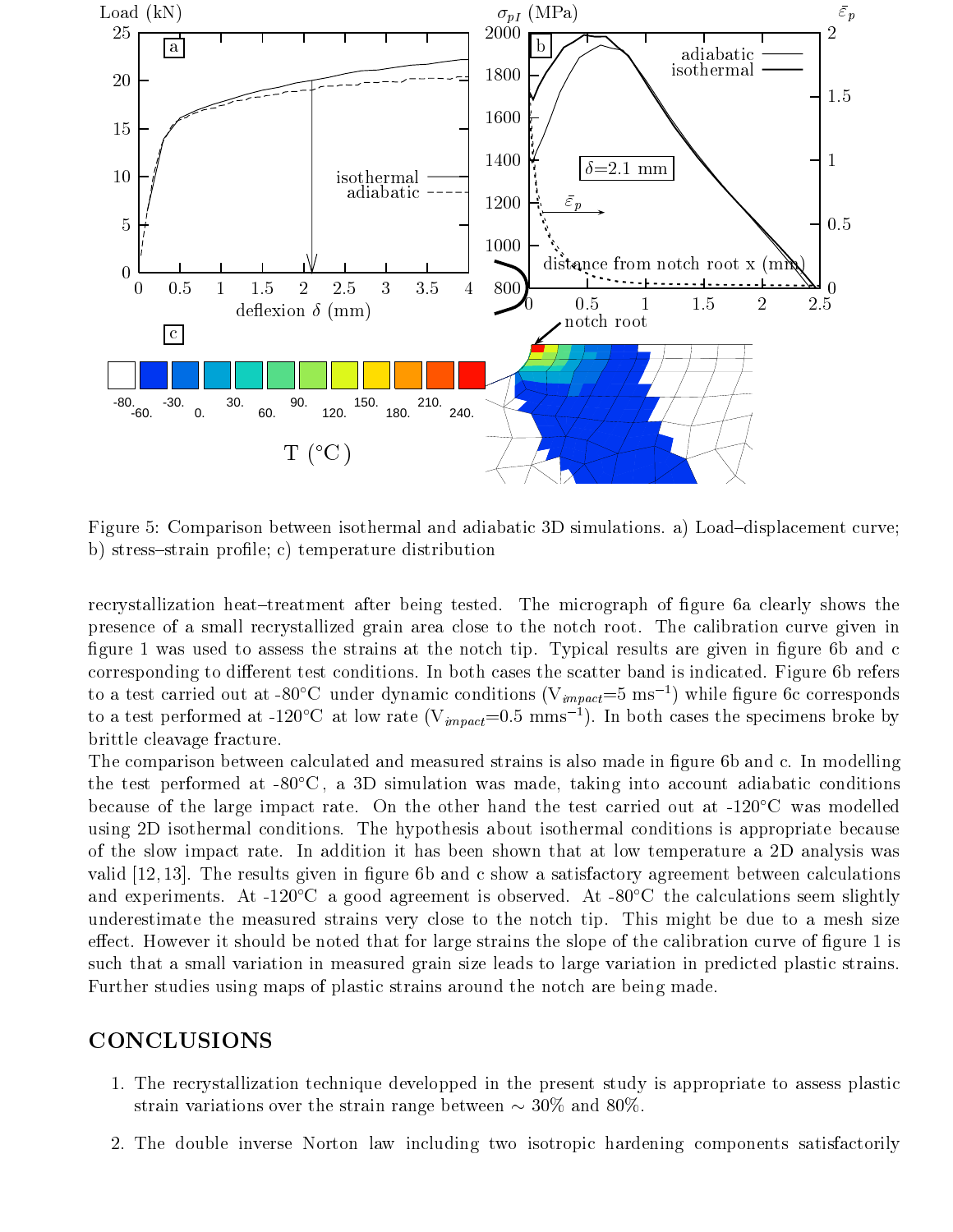

Figure 6: Mid-section strain distribution ahead of the notch in a Charpy specimen. a) Micrographs showing the reduction in grain size after recrystallization heat-treatment at the notch root; Comparison between experiment and F.E. calculations : b) dynamic Charpy test at -80 $\degree$ C (CVN=15 Joules) c) static test at  $-120^{\circ}$ C (CVN=20.5 Joules)

describes the variation of the flow properties of A508 steel over a wide range of temperatures and strain rates. In particular this law accounts for the linear viscous effect observed at very large strain rates.

- 3. 3D adiabatic analysis of the Charpy test is necessary in particular to simulate large absorbed energies and large impact loading rates. Signicant increases of temperature ahead of the notch root ( $\sim 300^{\circ}$ C) are calculated even for relatively moderate absorbed energy ( $\sim 40$  Joules).
- 4. A satisfactory agreement between calculated plastic strains around the notch root and the plactic strains measured with the recrystallization technique is observed.